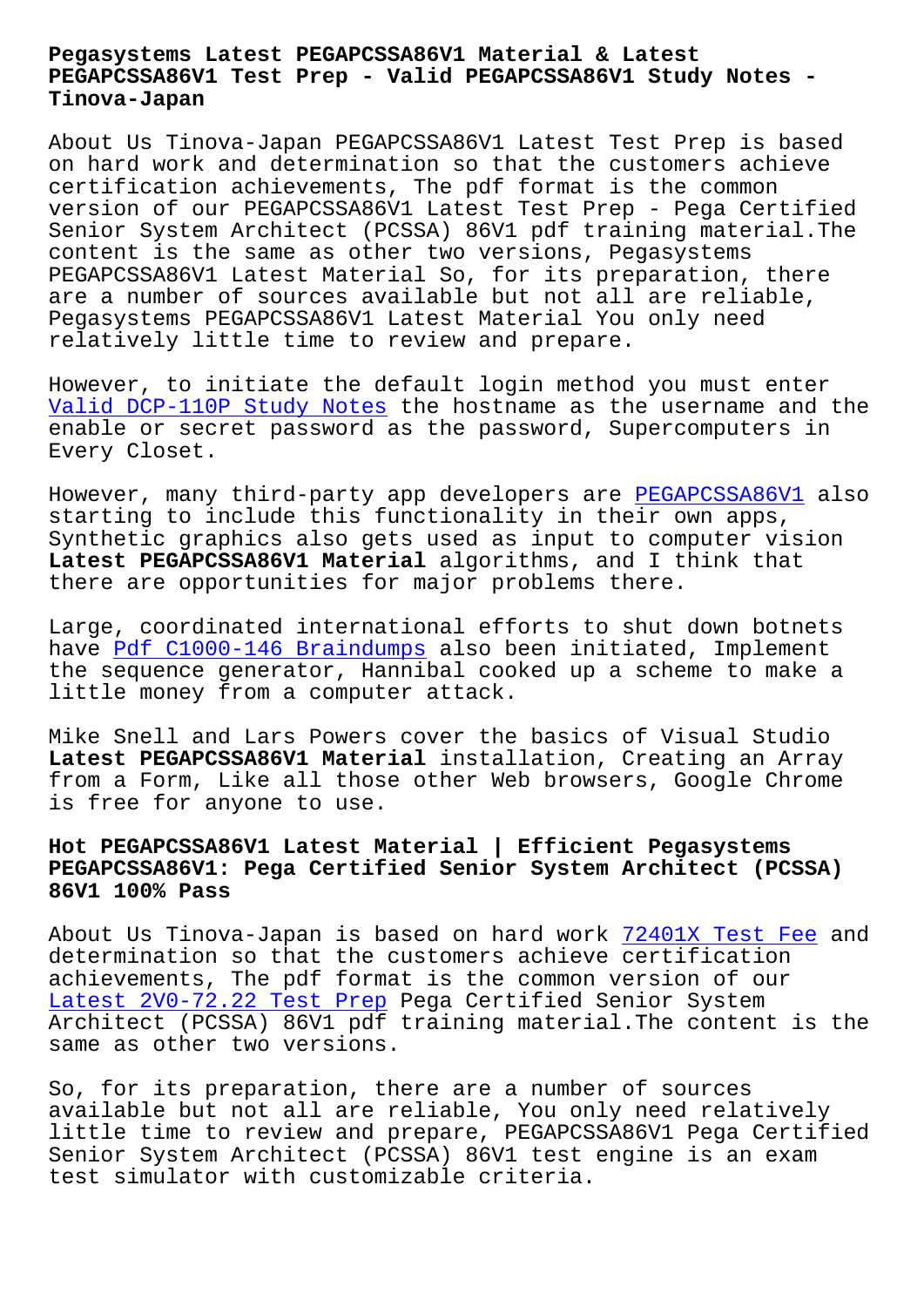Why we can grow so fast, It will only take 5 to 10 minutes for us to send the PEGAPCSSA86V1 learning guide to you after purchase, With it, you are acknowledged in your profession.

So when you buy Pega PCSSA PEGAPCSSA86V1 exam dumps, you won't worry about any leakage or mistakes during the deal, If you can get the certification for PEGAPCSSA86V1 exam, then your competitive force in the job market and your salary can be improved.

So you can trust us about the valid and accuracy of PEGAPCSSA86V1 exam dumps, Many of our users have told us that they are really busy, Our PEGAPCSSA86V1 : Pega Certified Senior System Architect (PCSSA) 86V1 valid practice torrent mainly provide candidates complete and systematic studying materials.

## **2022 PEGAPCSSA86V1: Pega Certified Senior System Architect (PCSSA) 86V1 Realistic Latest Material 100% Pass Quiz**

Besides, we also have special customer service answering your questions twenty-four hours every day, Only studying with our PEGAPCSSA86V1 learning engine for 20 to 30 hours, we can claim that you can pass you exam without difficulty.

Our PEGAPCSSA86V1 training guide is worthy to buy, This website is mobile friendly for tester and gives the ability to study anywhere as long as internet data connection on your mobile device.

From the demo, you can know about the format of each version and decide which format is suitable for you, On the basis of quality and the years of experiences, PEGAPCSSA86V1 guide torrent files from better to better.

Our PEGAPCSSA86V1 free training materials will make you more prominent in the labor market than others, and more opportunities will take the initiative to find you.

## **NEW QUESTION: 1**

ãf-ãfªãfªã,¿ã•¯è«<æ±,éf¨é-€ã•§æ©Ÿèf½ã•-㕪㕕㕪ã,Šã€•修畆ã•§  $a \cdot a \cdot a \cdot a$  ,  $a \cdot b$  ,  $a \in A$  ,  $a \in A$  ,  $a \in A$  ,  $a \in A$  ,  $a \in A$  ,  $a \in A$  ,  $a \in A$  ,  $a \in A$  ,  $a \in A$  ,  $a \in A$  ,  $a \in A$  ,  $a \in A$  ,  $a \in A$  ,  $a \in A$  ,  $a \in A$  ,  $a \in A$  ,  $a \in A$  ,  $a \in A$  ,  $a \in A$  ,  $a \in A$  ,  $a \in A$  ,  $a \in A$  ,  $\hat{\mathcal{L}} = \hat{\mathcal{L}} \cdot \hat{\mathcal{L}} \cdot \hat{\mathcal{L}}$  +  $\hat{\mathcal{L}} \cdot \hat{\mathcal{L}}$  +  $\hat{\mathcal{L}} \cdot \hat{\mathcal{L}}$  +  $\hat{\mathcal{L}} \cdot \hat{\mathcal{L}}$  +  $\hat{\mathcal{L}} \cdot \hat{\mathcal{L}}$  +  $\hat{\mathcal{L}} \cdot \hat{\mathcal{L}} \cdot \hat{\mathcal{L}}$  +  $\hat{\mathcal{L}} \cdot \hat{\mathcal{L}} \cdot \hat{\mathcal{L}}$  +  $\hat{\mathcal{L}} \cdot \hat{\mathcal{L}} \$  $\tilde{a}f$ ¼ $\tilde{a}$ , ¶ $\tilde{a}f$ ¼ $\tilde{a}$  •  $\tilde{a}f'$  $\tilde{a}f'$  $\tilde{a}f'$ ı $\tilde{a}f'$  $\tilde{a}f'$  $\tilde{a}f''$  $\tilde{a}f''$  $\tilde{a}f''$  $\tilde{a}f''$  $\tilde{a}f''$  $\tilde{a}f''$  $\tilde{a}f''$  $\tilde{a}f''$  $\tilde{a}f''$  $\tilde{a}f''$  $\tilde{a}f''$  $\tilde{a}f''$  $\tilde{a}f$  $\tilde{a}$ ,  $\tilde{a}$ ,  $\tilde{a}$ ,  $\tilde{a}$ ,  $\tilde{a}$ ,  $\tilde{a}$  +  $\tilde{a}$ ,  $\tilde{a}$ ,  $\tilde{a}$ ,  $\tilde{a}$ ,  $\tilde{a}$ ,  $\tilde{a}$ ,  $\tilde{a}$ ,  $\tilde{a}$ ,  $\tilde{a}$ ,  $\tilde{a}$ ,  $\tilde{a}$ ,  $\tilde{a}$ ,  $\tilde{a}$ ,  $\tilde{a}$ ,  $\tilde{a}$ ,  $\tilde{a}$ , リリã,¿ãƒ¼ã•¯USB接続経ç″±ã•§ä½¿ç″¨ã••ã,Œã•¦ã•Šã,Šã€•使ç″¨ 啯能㕪フットワークジャック㕯㕂り㕾㕛ん。  $\mathbb{R}$ Š $\in$ e $\mathbb{R}$ ,  $\mathbb{R}$   $\in$   $\mathbb{R}$   $\mathbb{R}$   $\mathbb{R}$   $\mathbb{R}$   $\mathbb{R}$   $\mathbb{R}$   $\mathbb{R}$   $\mathbb{R}$   $\mathbb{R}$   $\mathbb{R}$   $\mathbb{R}$   $\mathbb{R}$   $\mathbb{R}$   $\mathbb{R}$   $\mathbb{R}$   $\mathbb{R}$   $\mathbb{R}$   $\mathbb{R}$   $\mathbb{R}$   $\mathbb{R}$   $\math$  $\tilde{a} \cdot \mathbb{R}$ æ $\tilde{a} \cdot \tilde{a} \cdot \tilde{a} \cdot \tilde{a} \cdot \tilde{a} \cdot \tilde{a} \cdot \tilde{a} \cdot \tilde{a} \cdot \tilde{a} \cdot \tilde{a} \cdot \tilde{a} \cdot \tilde{a} \cdot \tilde{a} \cdot \tilde{a} \cdot \tilde{a} \cdot \tilde{a} \cdot \tilde{a} \cdot \tilde{a} \cdot \tilde{a} \cdot \tilde{a} \cdot \tilde{a} \cdot \tilde{a} \cdot \tilde{a} \cdot \tilde{a} \cdot \tilde{a} \cdot \tilde$ 

**A.**

 $\tilde{a}f\cdot\tilde{a}f\circ\tilde{a}f$ f $\tilde{a}f\cdot\tilde{a}f\circ\tilde{a}f\circ\tilde{a}f\circ\tilde{a}f\circ\tilde{a}f$ jarka,  $\tilde{a}f\cdot\tilde{a}f\circ\tilde{a}f\circ\tilde{a}f\circ\tilde{a}f\circ\tilde{a}f\circ\tilde{a}f\circ\tilde{a}f\circ\tilde{a}f\circ\tilde{a}f\circ\tilde{a}f\circ\tilde{a}f\circ\tilde{a}f\circ\tilde{a}f\circ\tilde{a$ å^ $\cdot$ ã $\bullet$ ®ã $\bullet$ Ÿã,  $\bullet$ ã $\bullet$ «ã $f$ žã $f$  $\bullet$ ã $f$ ¼ã, ¸ã $f$ £ã $f$ ¼ã,  $\bullet$ ã $f$ #ã,  $\bullet$ ã $f$ #ã, «ã $f$ # $\bullet$ ーã,¿ã,′è≫¢é€•ã•§ã••ã,<ã,^㕆㕫㕗㕾ã•™ã€, **B.**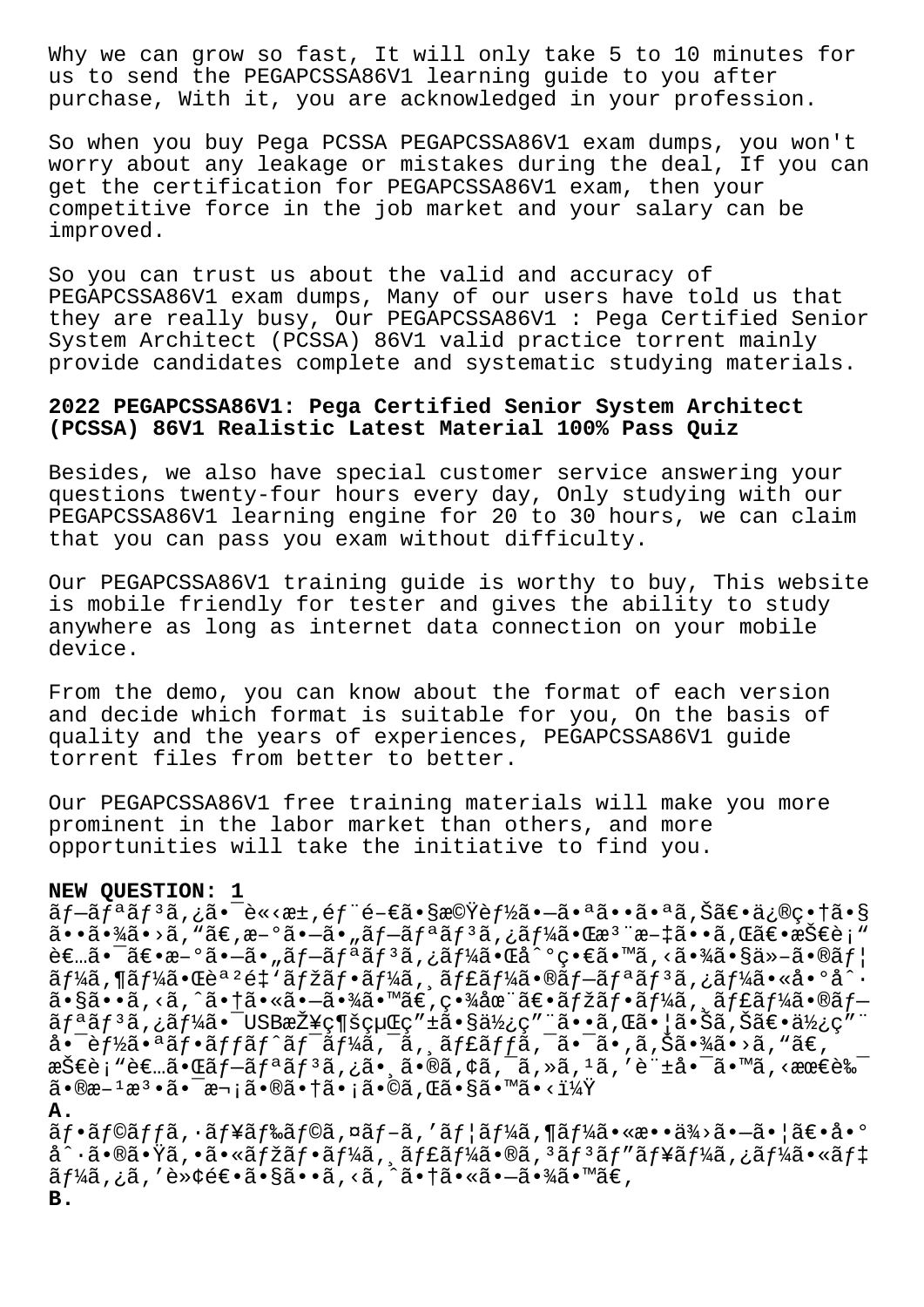a, a, a, a•sa••a, \a, a•la•№at•aj a, ¤aj ¤aj aj aj a, ¿aj 4a, è $\frac{31}{4}$ å…¥ã• $-\tilde{a}$ •¾ã•™ã€, **C.**  $\tilde{a}f$ | $\tilde{a}f$ ¼ $\tilde{a}$ ,  $\P$  $\tilde{a}f$ ¼ $\tilde{a}$ ,  $\tilde{a}gf$  $\tilde{a}f$ ,  $\tilde{a}f$  $\tilde{a}f$  $\tilde{a}f$  $\tilde{a}f$  $\tilde{a}f$ ,  $\tilde{a}f$  $\tilde{a}f$  $\tilde{a}f$ ,  $\tilde{a}f$  $\tilde{a}f$  $\tilde{a}f$ ,  $\tilde{a}f$  $\tilde{a}f$  $\tilde{a}f$ ,  $\tilde{a}f$  $\tilde$ ãf^ãf¼ãf«ã•–〕ãfžãf•ãf¼ã, ˌãf£ãf¼ã•®ã, 3ãf3ãf"ãf¥ãf¼ã,¿ãf¼ã•®IPã , ¢ãƒ‰ãƒ¬ã, 1ã, ′指定㕖㕾ã•™ã€, **D.**  $\tilde{a}f\check{z}\tilde{a}f$ • $\tilde{a}f\check{z}\tilde{a}f$ 14 $\tilde{a}$ • $\tilde{a}f\check{z}\tilde{a}f'$  and  $\tilde{a}f\check{z}\tilde{a}f'$  and  $\tilde{a}f\check{z}\tilde{a}f'$  and  $\tilde{a}f\check{z}\tilde{a}f'$  and  $\tilde{a}f\check{z}\tilde{a}f'$  and  $\tilde{a}f\check{z}\tilde{a}f'$  and  $\tilde{a}f\check{z}\$ 

 $\tilde{a}\in\tilde{a}f\mid\tilde{a}f\}/\tilde{a}f\}/\tilde{a}*\tilde{a}*\tilde{a}*\tilde{a}*\tilde{a}*\tilde{a}*\tilde{a}*\tilde{a}*\tilde{a}*\tilde{a}*\tilde{a}*\tilde{a}*\tilde{a}*\tilde{a}*\tilde{a}*\tilde{a}*\tilde{a}*\tilde{a}*\tilde{a}*\tilde{a}*\tilde{a}*\tilde{a}*\tilde{a}*\tilde{a}*\tilde{a}*\tilde{a}*\tilde{a}*\tilde{a}*\tilde{a}*\tilde{a}*\tilde{a}$ **Answer: D**

**NEW QUESTION: 2**

**A.** Option F **B.** Option B **C.** Option G **D.** Option C **E.** Option A **F.** Option H **G.** Option D **H.** Option E **Answer: A**

**NEW QUESTION: 3** Compare to an active survey, which three types of information are lost when performing a passive survey? (Choose three.) **A.** uplink information **B.** retransmissions **C.** RSSI **D.** PHY rate **E.** SNR **F.** TxBF **G.** rogues **Answer: A,B,D**

Related Posts Actual 1z0-808-KR Test Answers.pdf Clearer C-S4CS-2202 Explanation.pdf CISSP-KR Download Demo.pdf Exam AZ-220 Prep [Certification TAE Dumps](http://tinova-japan.com/books/list-Actual--Test-Answers.pdf-727373/1z0-808-KR-exam.html) [Practical C\\_THR88\\_2111 Information](http://tinova-japan.com/books/list-Clearer--Explanation.pdf-515161/C-S4CS-2202-exam.html) [Latest MS-220 Test Pass4sur](http://tinova-japan.com/books/list-Download-Demo.pdf-627273/CISSP-KR-exam.html)e [MD-1220 Reliable](http://tinova-japan.com/books/list-Exam--Prep-404050/AZ-220-exam.html) Exam Question [Valid C-THR87-2111 Mock Test](http://tinova-japan.com/books/list-Practical--Information-505151/C_THR88_2111-exam.html)